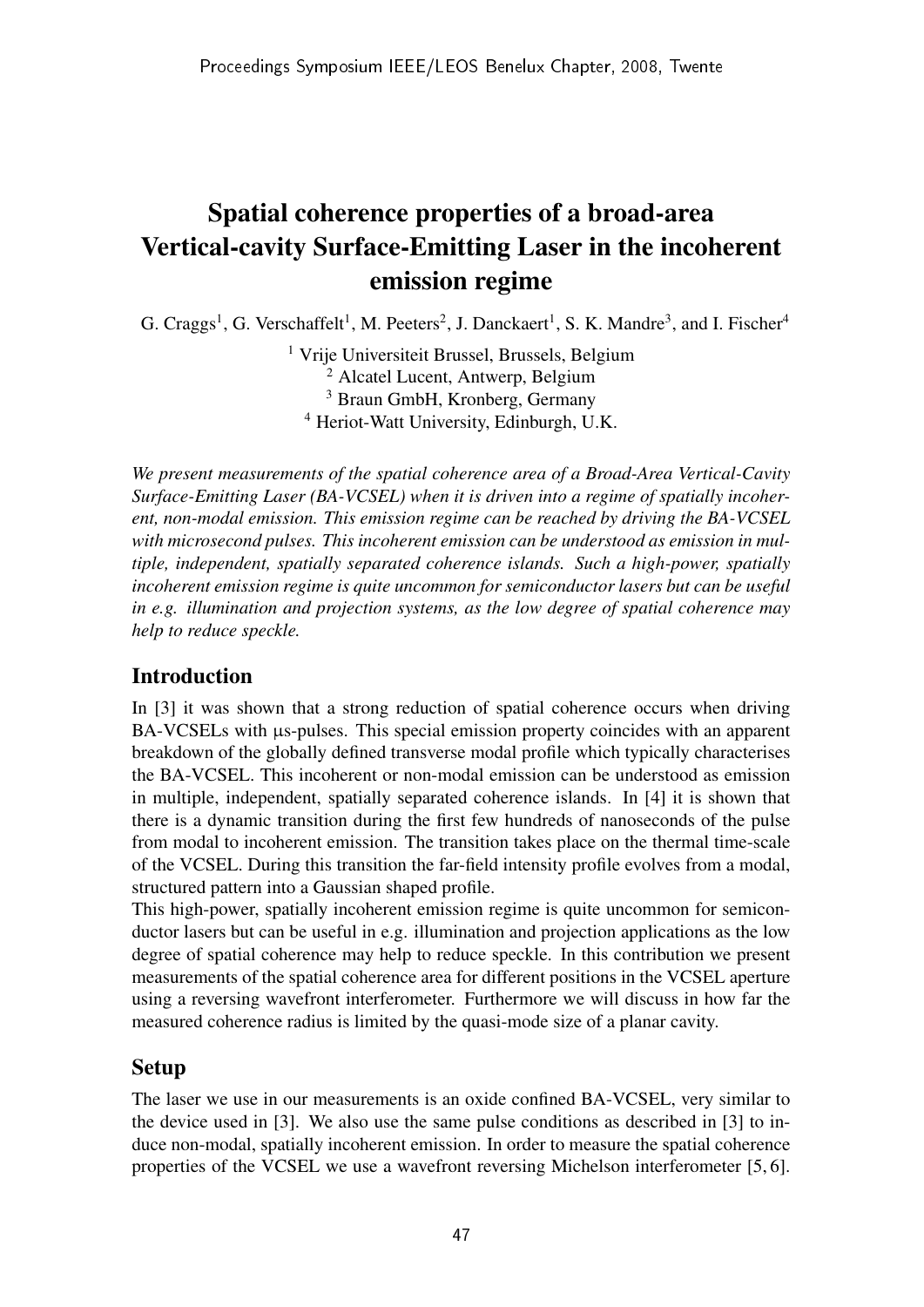In each arm of the interferometer, a right-angle prism is used to reflect the beam. In one arm, the beam is flipped horizontally while being reflected by the prism, whereas in the other arm the beam is flipped vertically. Therefore, the two beams interfering at the CCD are effectively spatially rotated 180 degrees with respect to each other. In our setup we thus measure the correlation between radially symmetric points. The setup is discussed in full detail in [1].

Employing this setup, the complex degree of coherence  $\mu$  can be deduced by recording four images. First, we record the interference pattern  $I_t^0$  when both arms of the interferometer have equal lengths. Next we measure the interference pattern  $I_t^{\lambda/4}$  when one of the arms is shifted by a quarter wavelength. We subsequently record the intensity distribution  $I_0^H$  when one arm is blocked and  $I_0^V$  when the other arm is blocked. Finally, the magnitude of the complex degree of coherence can be calculated as described in [6].

In the following paragraph we will discuss the results obtained from the calculation of the magnitude of the complex degree of coherence. A detailed analysis can be found in [1].

### Degree of coherence

Where the beams orginating from both interferometer arms overlap,  $|\mu|$  is only large close to the correlation measurement's center. This is in stark contrast to what we obtain in case of modal emission: each of the transverse modes is fully coherent over itself, which results in interference fringes and a non-zero value for  $|\mu|$  all over the VCSEL aperture. In CW operation the VCSEL emits a multitude of transverse modes which partly overlap with each other. As a result,  $|\mu|$  is non zero at most positions across the area of the VCSEL's emission, exhibiting a complex pattern of mutually coherent spots.

We characterize the extent of |*µ*| using the coherence radius  $\xi$  at which |*µ*| has decreased by  $1/e<sup>2</sup>$  compared to its value at the correlation measurement's center. To estimate the value of  $\xi$  and at the same time investigate the shape of  $|\mu|$ , we fit a transverse cut of  $|\mu|$ through the correlation measurement's center to a Gaussian function. This allows us to determine the coherence radius ξ, yielding a value of 1.91 µm. The coherence radius is thus clearly much smaller than the VCSEL's aperture radius of  $25 \mu m$ .

We repeat the measurement of  $|\mu|$  for different positions of the correlation measurement's center within the VCSEL aperture. The values of the coherence radius ξ that we are thus able to extract show that the coherence radius  $ξ$  is not constant across the entire VC-SEL aperture, but that it decreases towards the rim of the device. The intensity and area weighted average of the coherence area yields a value ξ*average* of 1.4 µm. The coherence radius remains in between 1  $\mu$ m and 2  $\mu$ m for all positions. If we compare this to the nearfield intensity distribution we can see that the intensity does not change drastically over distances of the dimension of the coherence radius. Therefore, we can indeed consider the source to be quasi-homogeneous with a Gaussian shaped coherence function.

## Quasi-mode size

Based on the previous sections we are able to conclude that our pulsed BA-VCSEL is indeed a partially-coherent quasi-homogeneous source with a Gaussian shaped coherence function. In [4] it is proposed that the loss of modal emission is due to the fast thermal chirp of the VCSEL's cavity during the pulse, which - in combination with a spatially distributed thermal lens - prevents the build-up of cavity modes. However, this does not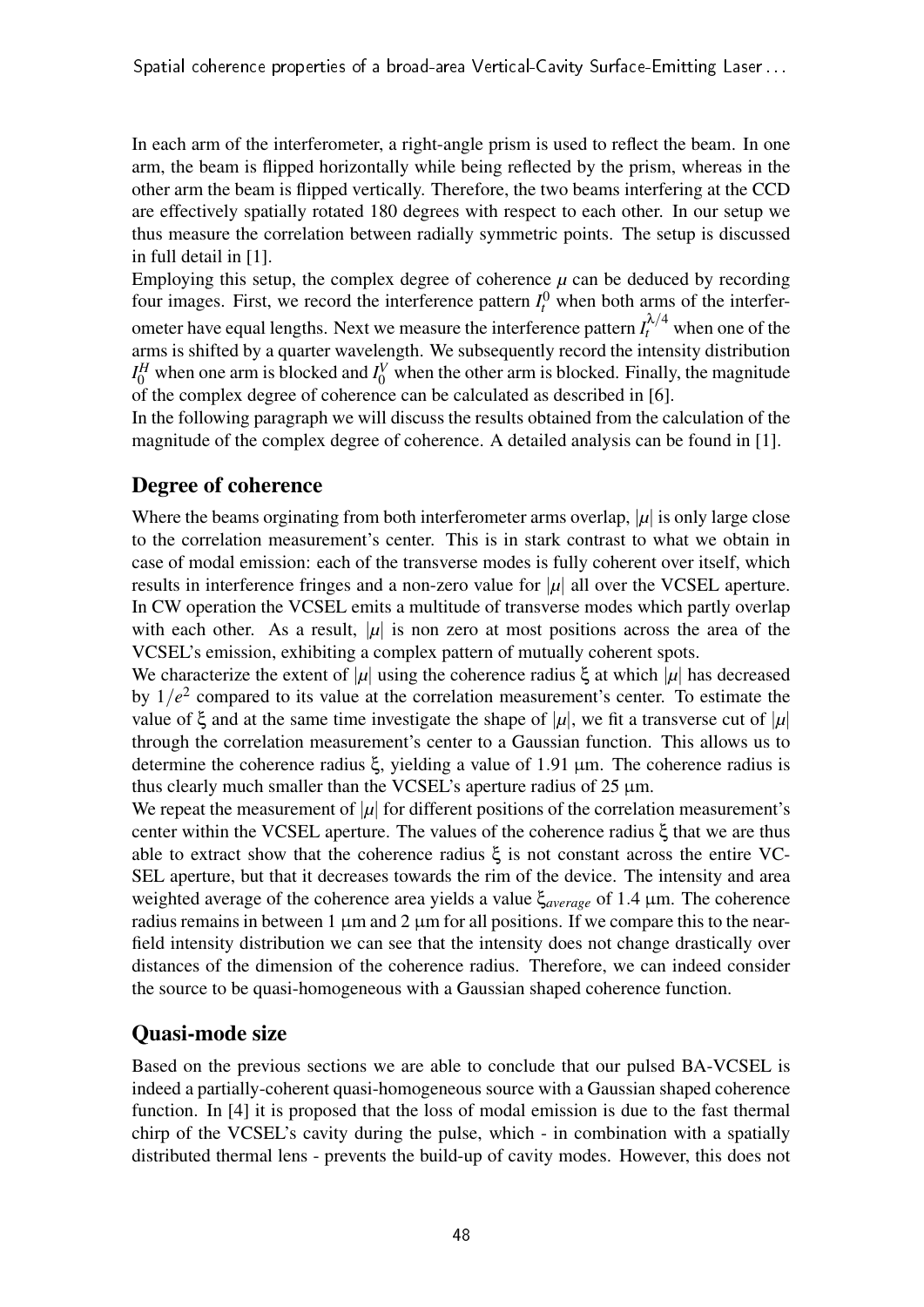

Figure 1: Coherence radius ξ as a function of the position within the VCSEL aperture (squares) and comparison with the quasi-mode size (full line).

explain why we obtain a coherence radius of approximately  $1.4 \mu m$  or, equivalently, a far-field divergence angle of 11 degrees.

In order to understand by which mechanisms the coherence area is being limited we have considered the approach taken by [7–9]. This approach defines the mode size in a planar cavity, taking into account diffraction in the cold cavity. Starting from a planar cavity implies neglecting the boundary conditions imposed by the oxide aperture at the outer rim of the device. This seems to be a good approximation since the coherence radius ξ is much smaller than the device's aperture radius *R*. The assumption of a cold cavity neglects the influence of spatial carrier distribution. In addition, dynamical effects are neglected, as a full dynamical study requires microscopic modeling of the semiconductor medium and a spatially resolved treatment of the cavity. This is beyond the scope of this manuscript. Nevertheless, the consideration presented here and fully explained in [1] provides an upper limit for the expected coherence radii and allows to evaluate the importance of the considered mechanism. We start from the mode size in a planar cavity [9]. For our experimental driving conditions the VCSEL exhibits a considerable gradient in refractive index because of inhomogeneous current injection and Joule heating [10]. This spatially distributed thermal gradient induces an emission wavelength shift, which we need to take into account once it becomes comparable to the linewidth attributed to the modes as described in [7].

The mode size is plotted in Fig. 1, together with the measured coherence radius for different radial positions. We obtain an upper limit for the coherence radii of the order of  $4 \mu m$ . This is already one order of magnitude smaller than the laser aperture, indicating that the spatial coherence properties have significantly changed compared to modal emission. We note that the measured coherence radii are still about a factor of 2 smaller than this upper limit. This indicates that additional mechanisms, including the afore mentioned spatial carrier distribution and dynamical effects, further contribute to the decrease of the mode size. Nevertheless, our simplified considerations illustrate the limits of the mode-size imposed by diffraction in a cavity with a strong refractive index profile. According to our estimates the coherence radius increases strongly towards the center of the VCSEL's aperture. This is in contrast to our experimental findings where the coherence radius is homogeneous across the device aperture, with only a slight decay towards the rim. The origin of this is still unclear, however we emphasize that the behavior of the VCSEL's